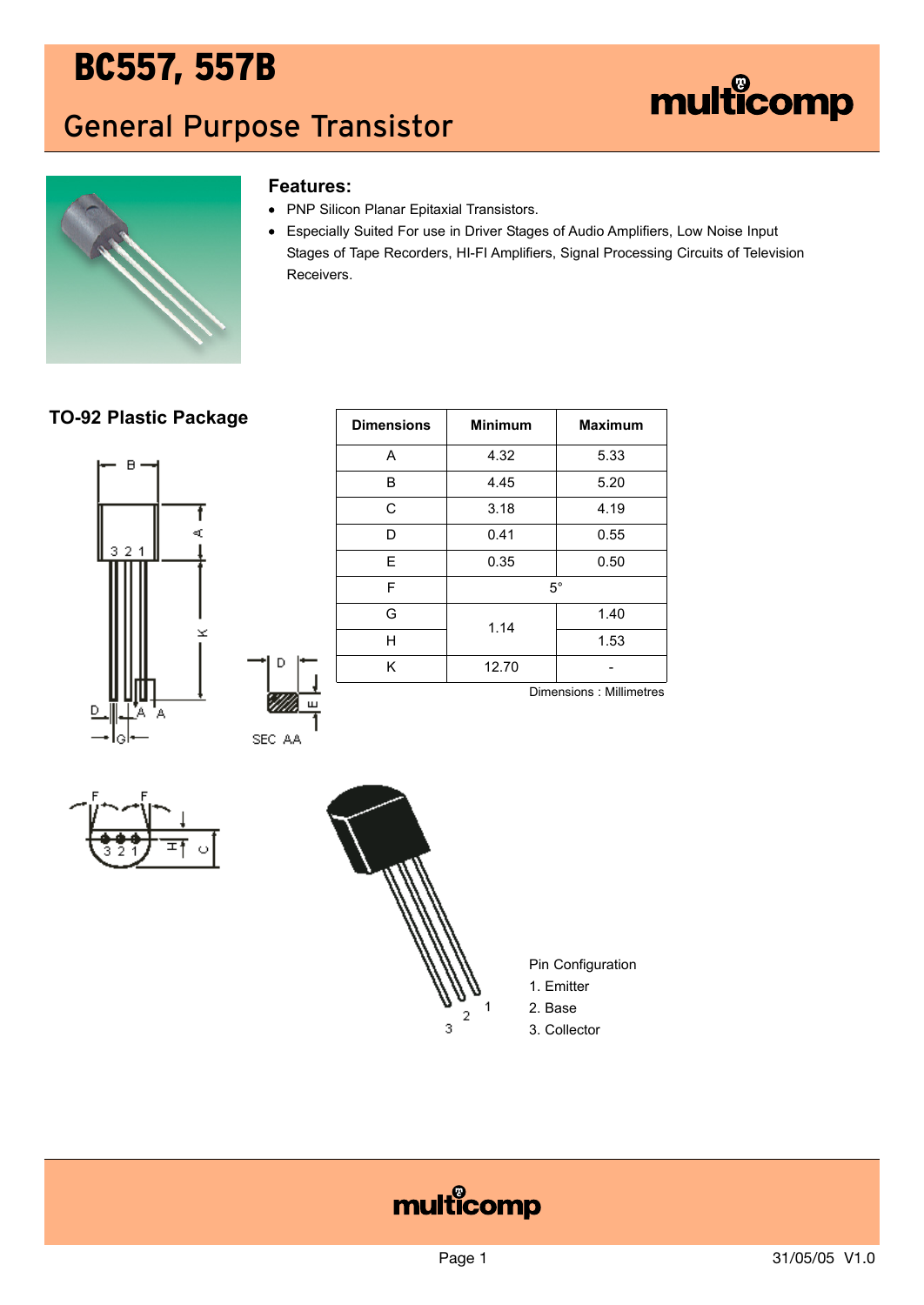## General Purpose Transistor



### **Absolute Maximum Ratings**

| <b>Parameter</b>                                              | Symbol                  | Rating          | Unit        |  |
|---------------------------------------------------------------|-------------------------|-----------------|-------------|--|
| <b>Collector-Emitter Voltage</b>                              | V <sub>CEO</sub>        | 45              |             |  |
| Collector-Emitter Voltage                                     | $V_{CES}$               | 50              | V           |  |
| Collector-Base Voltage                                        | V <sub>CBO</sub>        |                 |             |  |
| Emitter-Base Voltage                                          | V <sub>EBO</sub>        | 5.0             |             |  |
| <b>Collector Current Continuous Peak</b>                      | $I_{\rm C}$<br>$I_{CM}$ | 100<br>200      |             |  |
| <b>Base Current Peak</b>                                      | $I_{BM}$                | 200             | mA          |  |
| <b>Emitter Current Peak</b>                                   | $I_{EM}$                |                 |             |  |
| Power Dissipation at Ta = $25^{\circ}$ C<br>Derate above 25°C | $P_{TA}$                | 500<br>4.0      | mW<br>mW/°C |  |
| Storage Temperature                                           | $T_{\text{stg}}$        | $-65$ to $+150$ | $^{\circ}C$ |  |
| Junction Temperature                                          | $T_{j}$                 | 150             |             |  |
| <b>Thermal Resistance</b>                                     |                         |                 |             |  |
| Junction to Ambient                                           | $R_{th(j-a)}$           | 250             | °C/W        |  |

#### **Electrical Characteristics (Ta = 25°C Unless Otherwise Specified)**

| <b>Parameter</b>          | Symbol           | <b>Test Condition</b>                                                                                                                                              | Rating                                                | <b>Unit</b> |
|---------------------------|------------------|--------------------------------------------------------------------------------------------------------------------------------------------------------------------|-------------------------------------------------------|-------------|
| Collector-Emitter Voltage | $V_{CEO}$        | $I_C = 2mA$ , $I_B = 0$                                                                                                                                            | >45                                                   |             |
| Collector-Base Voltage    | $V_{CBO}$        | $I_C = 100 \mu A$ . $I_F = 0$                                                                                                                                      | >50                                                   | $\vee$      |
| Emitter-Base Voltage      | V <sub>EBO</sub> | $I_F = 100 \mu A$ , $I_C = 0$                                                                                                                                      | >5.0                                                  |             |
| Collector-Cut off Current | $I_{CBO}$        | $V_{CB}$ = 30V, $I_F$ = 0                                                                                                                                          | $<$ 15                                                | nA          |
|                           | $I_{CES}$        | $T_i = 150^{\circ}C$<br>$V_{CB}$ = 30V, $I_E$ = 0                                                                                                                  | < 5.0                                                 | μA          |
|                           |                  | $V_{CF}$ = 80V, $V_{BF}$ = 0                                                                                                                                       | $<$ 15                                                | nA          |
| Collector-Cut off Current | $I_{CES}$        | $T_J = 125^{\circ}C$<br>$V_{CF}$ = 80V, $V_{BE}$ = 0                                                                                                               | 4.0                                                   | μA          |
| DC Current Gain           | $h_{FE}$         | <b>BC557B</b><br>$I_C = 10 \mu A$ , $V_{CE} = 5V$<br>$I_C = 2mA$ , $V_{CF} = 5V$<br><b>BC557</b><br><b>BC557B</b><br>$I_C$ = 100mA, $V_{CF}$ = 5V<br><b>BC557B</b> | Typical 150<br>75 - 800<br>$200 - 450$<br>Typical 200 |             |

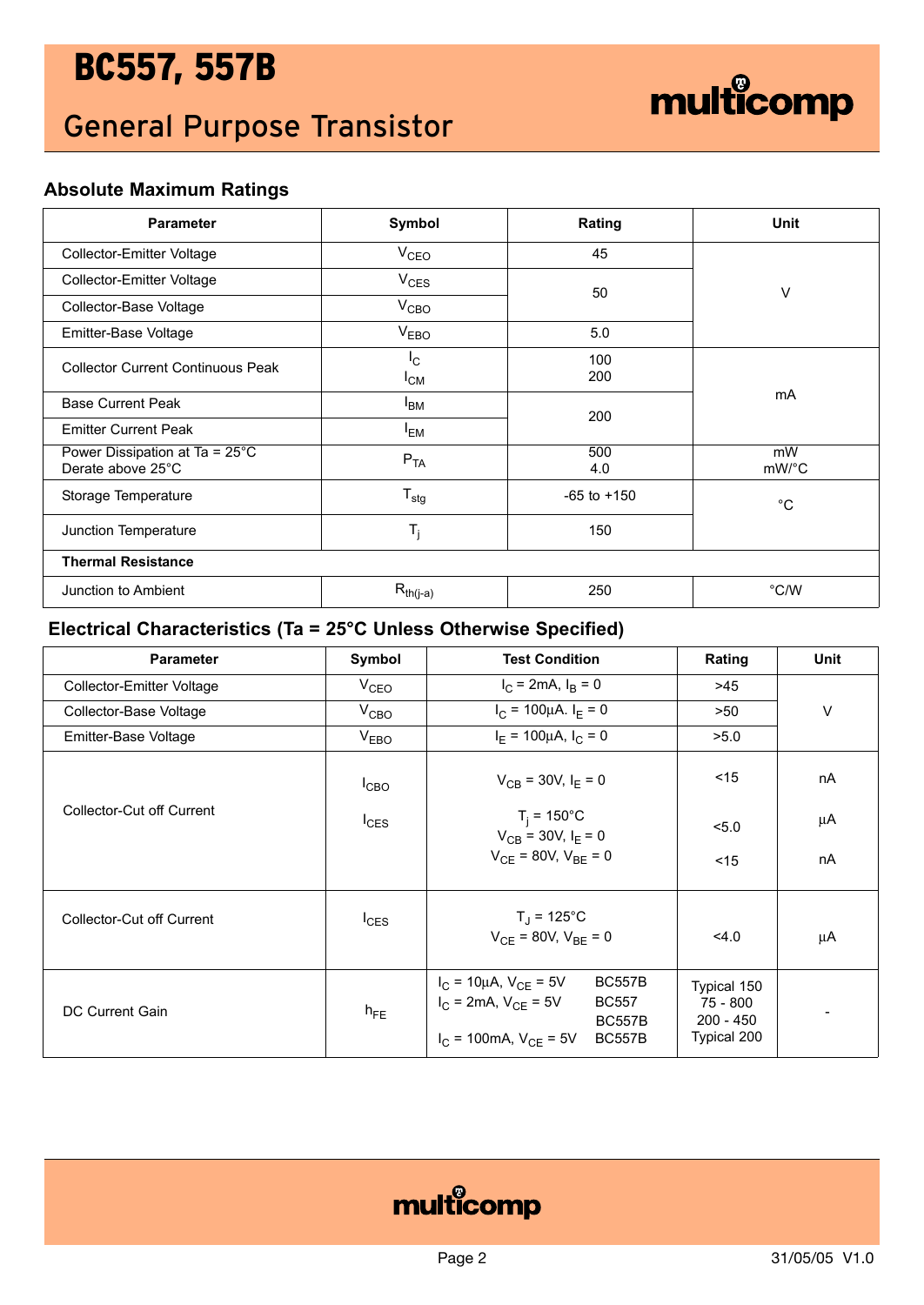### General Purpose Transistor

#### **Electrical Characteristics (Ta = 25°C Unless Otherwise Specified)**

| <b>Parameter</b>                            | Symbol             | <b>Test Condition</b>                                                                 | Rating                       | Unit       |
|---------------------------------------------|--------------------|---------------------------------------------------------------------------------------|------------------------------|------------|
| <b>Collector Emitter Saturation Voltage</b> | $V_{CE(Sat)}$      | $I_C = 10 \text{mA}, I_B = 0.5 \text{mA}$<br>$I_C$ = 100mA, $I_B$ = 5mA               | < 0.30<br>< 0.65             |            |
| <b>Base Emitter Saturation Voltage</b>      | $V_{BE(sat)}$      | $I_C = 10 \text{mA}, I_B = 0.5 \text{mA}$<br>$I_C = 100 \text{mA}, I_B = 5 \text{mA}$ | Typical 0.70<br>Typical 0.90 | $\vee$     |
| Base Emitter on Voltage                     | $V_{BE(on)}$       | $I_{C}$ = 2mA, $V_{CF}$ = 5V<br>$I_C = 10mA$ , $V_{CE} = 5V$                          | $0.55 - 0.70$<br>< 0.82      |            |
| <b>Dynamic Characteristics</b>              |                    |                                                                                       |                              |            |
| <b>Transition Frequency</b>                 | $f_T$              | $I_C = 10 \text{mA}, V_{CE} = 5V$<br>$f = 100$ MHz                                    | Typical 150                  | <b>MHz</b> |
| Collector output Capacitance                | $C_{cbo}$          | $V_{CB}$ = 10V, f = 1MHz                                                              | < 6.0                        |            |
| <b>Emitter Input Capacitance</b>            | $C_{ib}$           | $V_{EB} = 0.5V$ , f = 1MHz                                                            | Typical 9.0                  | pF         |
| Noise Figure                                | <b>NF</b>          | $I_C = 0.2$ mA, $V_{CE} = 5V$<br>$Rs = 2k\Omega$ , f = 1kHz<br>$B = 200$ Hz           | < 10                         | dB         |
| Small Signal Current Gain                   | $h_{fe}$           | $I_C$ = 2mA, $V_{CE}$ = 5V - 557B                                                     | Typical 330                  |            |
| Input Impedance                             | $h_{ie}$           | $I_C$ = 2mA, $V_{CE}$ = 5V - 557B                                                     | $3.2 - 8.5$                  | KΩ         |
| Voltage Feedback Ratio                      | $h_{\text{re}}$    | $I_C$ = 2mA, $V_{CE}$ = 5V - 557B                                                     | Typical 2.0                  | $X10^{-4}$ |
| Out put Admittance                          | ${\sf h}_{\sf oe}$ | $I_C$ = 2mA, $V_{CF}$ = 5V - 557B                                                     | $50 - 60$                    | umhos      |



multicomp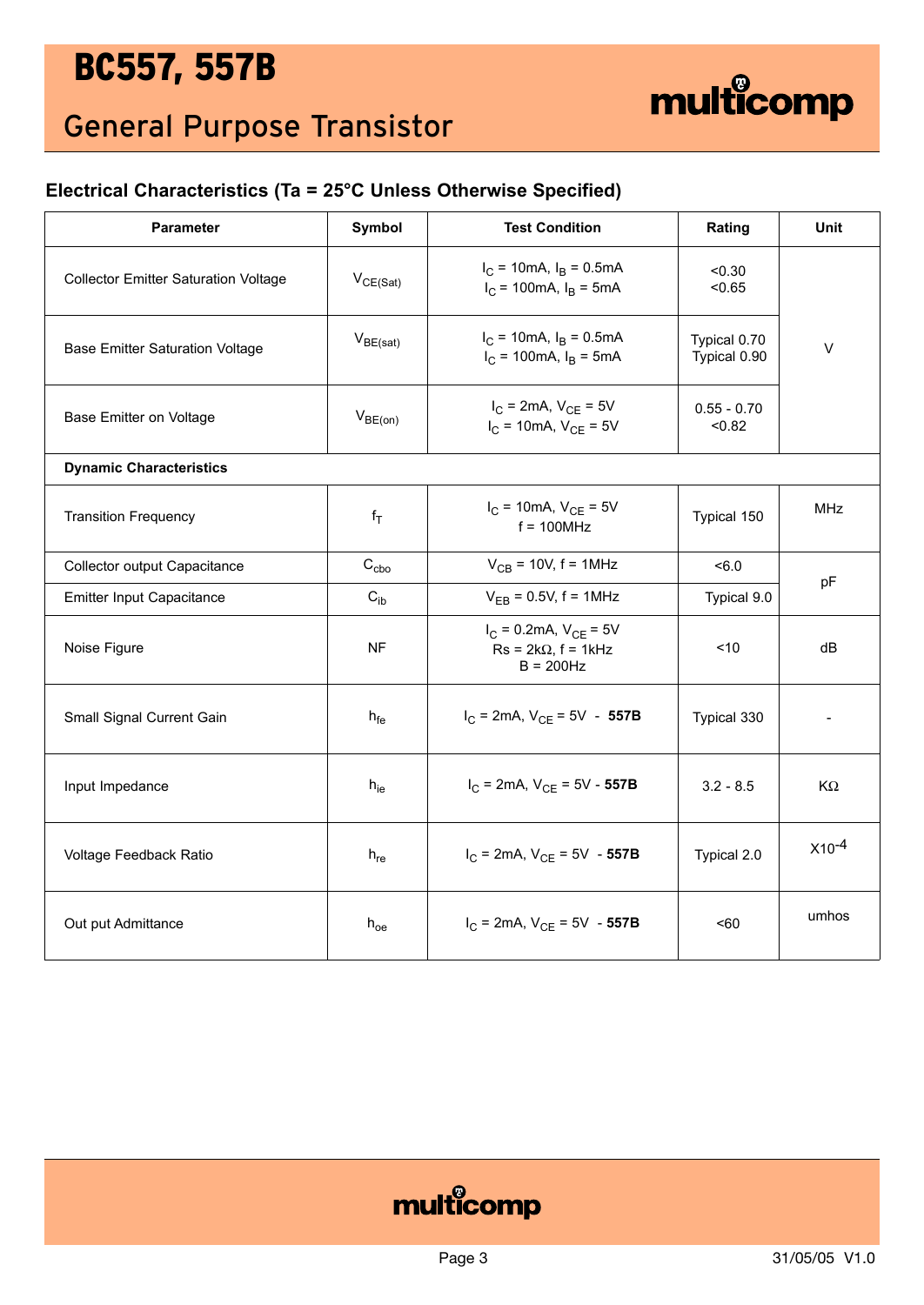## General Purpose Transistor



### **Specifications**

| <b>V<sub>CEO</sub></b><br>maximum<br>(V) | $V_{CBO}$<br>maximum<br>(V) | "C<br>(A) | $h_{FE}$<br>minimum<br>at $I_C = 2mA$ | F–<br>minimum<br>(MHz) | $P_{\text{tot}}$<br>(mW) | Package | <b>Part Number</b> |
|------------------------------------------|-----------------------------|-----------|---------------------------------------|------------------------|--------------------------|---------|--------------------|
| 45                                       | 50                          | 0.1       | 75                                    | 150                    | 500                      | TO-92   | <b>BC557</b>       |
|                                          |                             | 75        | 625                                   |                        | <b>BC557B</b>            |         |                    |